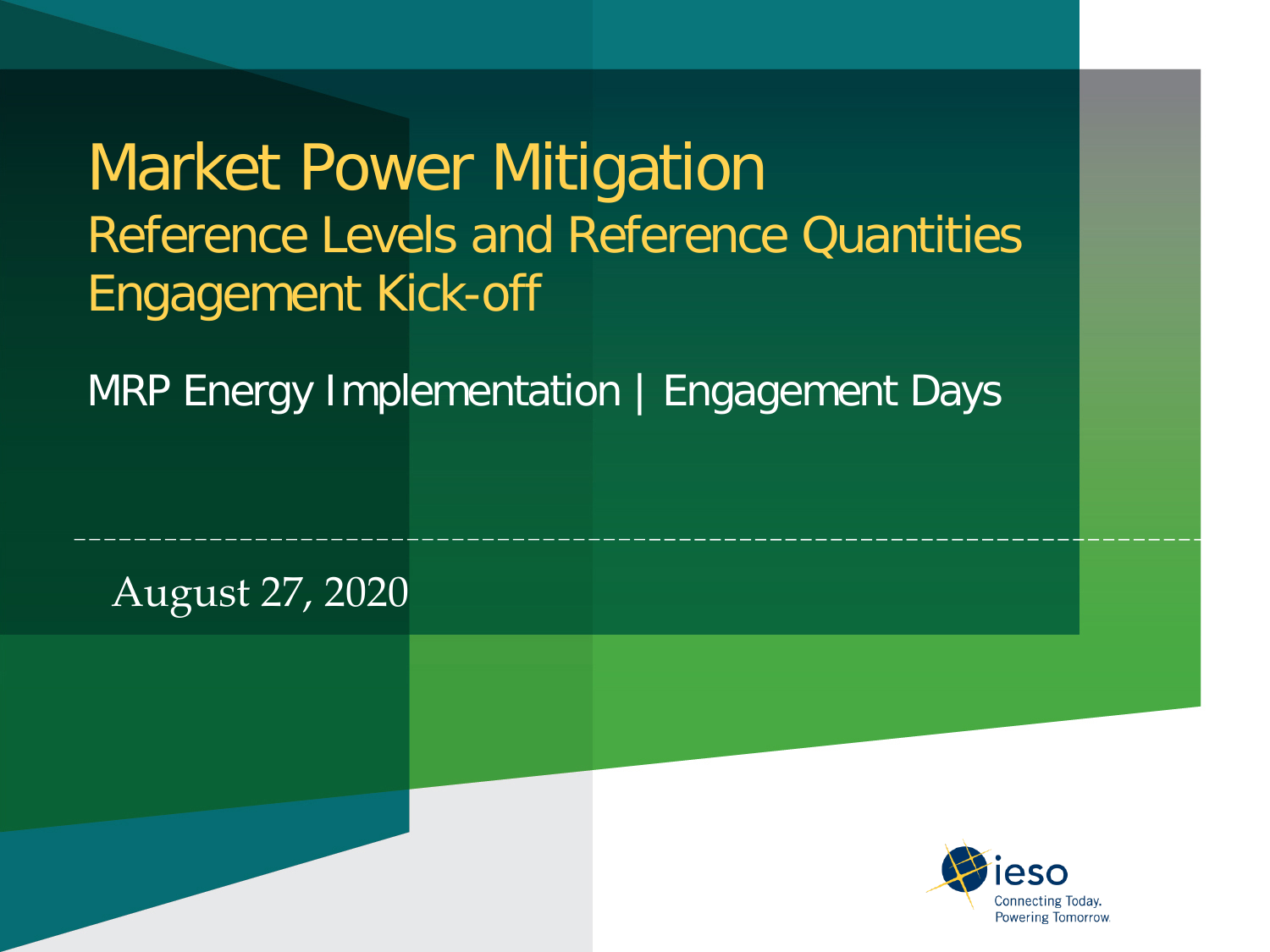### Today's Objective

- Share the IESO's plan for engaging with stakeholders on the reference level and reference quantity methodologies
- Support stakeholders in their review of the draft written guide and workbooks

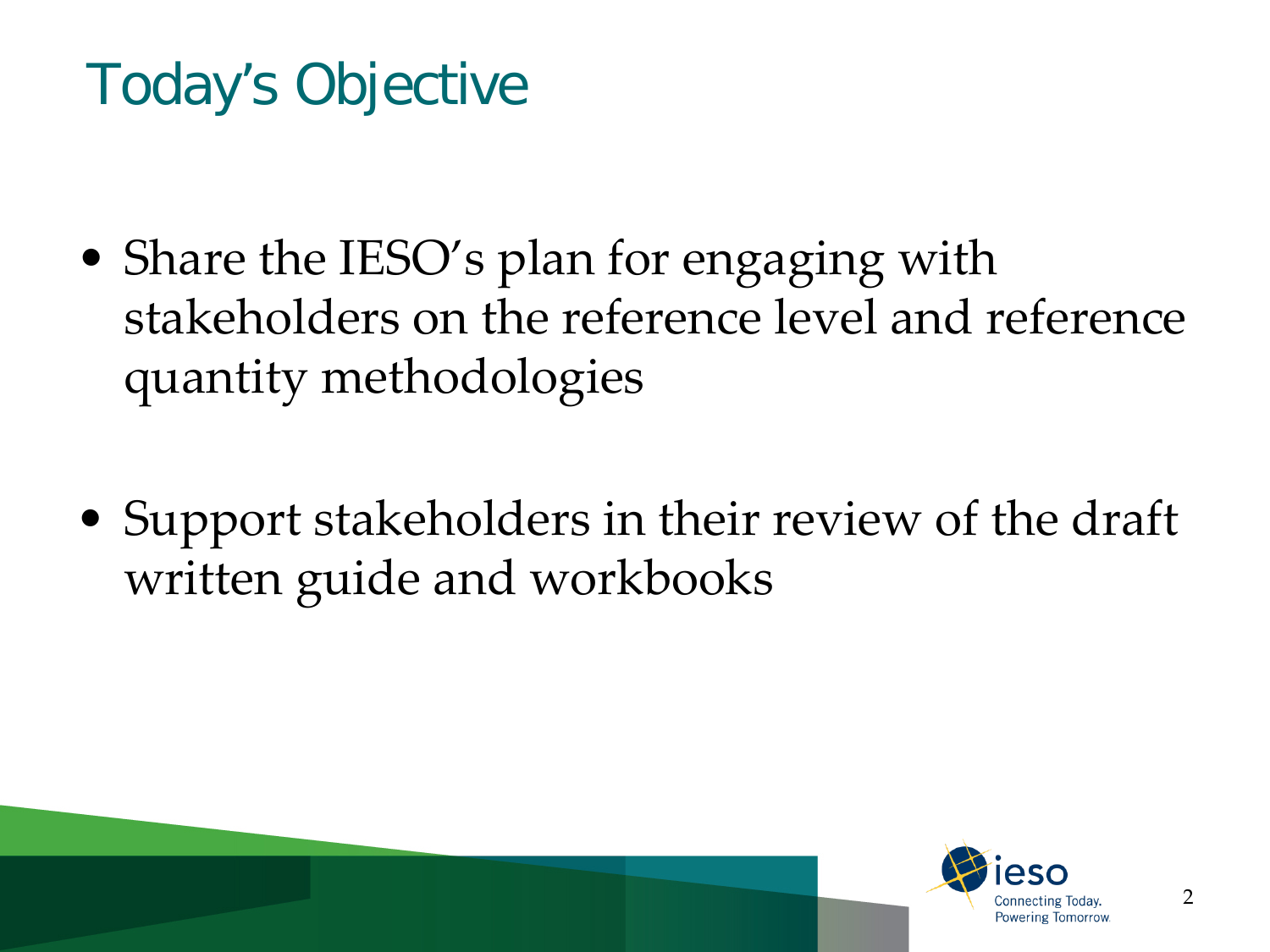### Background

- Reference levels and reference quantities play an important role in the Market Power Mitigation framework
	- See the Market Power Mitigation detailed design document for more information
- Establishing appropriate reference levels is a high priority for both stakeholders and the IESO

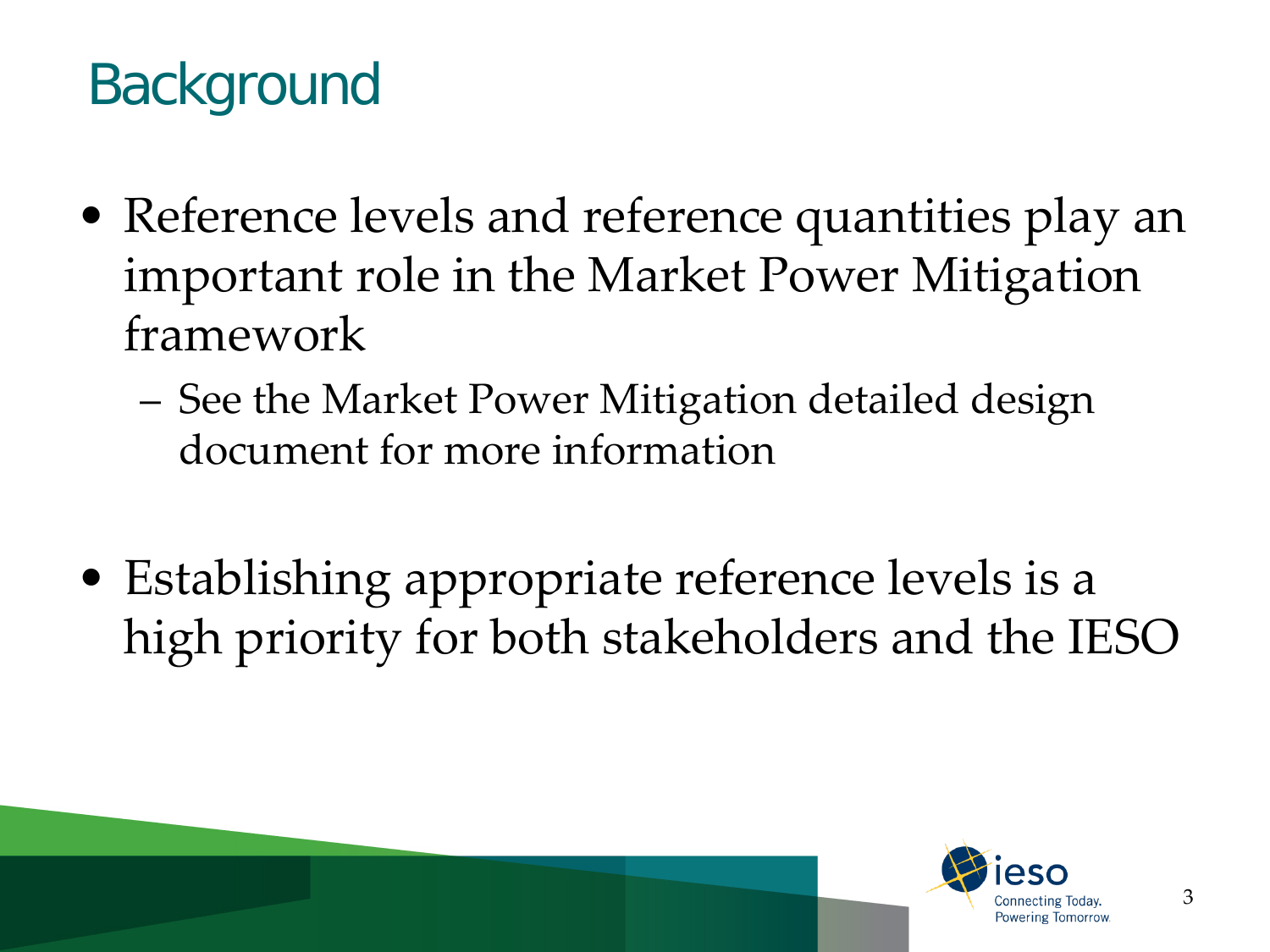# Objective of Reference Level Methodology Engagement

- Document how reference level and reference quantity values will be established for resources in the future market
	- Actual values for individual resources will be established through 1:1 consultations between the IESO and market participants

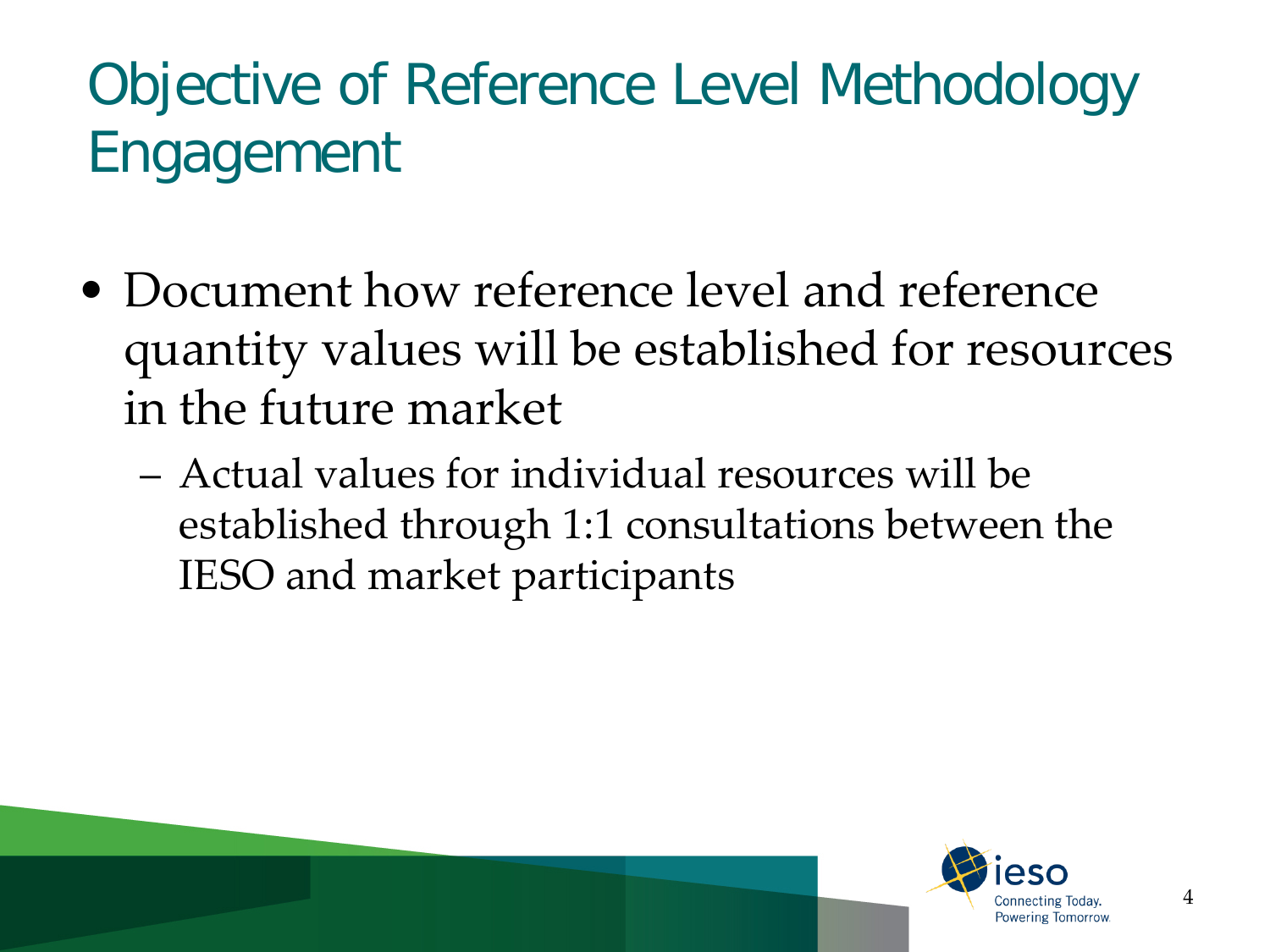### Engagement Materials

The methodology for establishing reference levels and reference quantities will be documented in two types of files:

- 1. A written guide (1)
- 2. Technology-specific workbooks (7)
	- i. Dispatchable hydro
	- ii. Dispatchable loads
	- iii. Energy storage
	- iv. Nuclear
	- v. Solar
	- vi. Thermal
	- vii. Wind

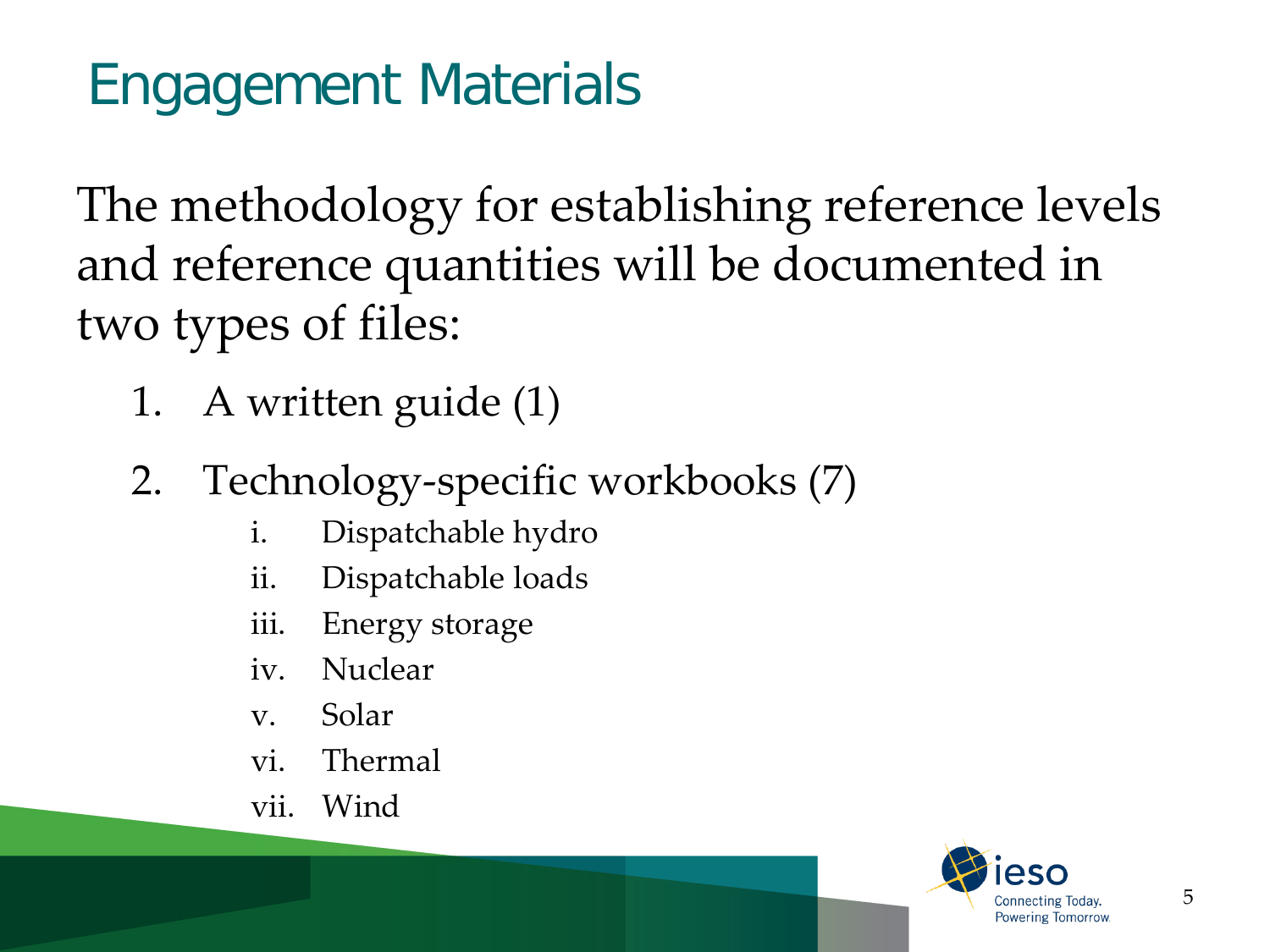### Engagement Materials: **Written Guide**

- The written guide describes the approach for developing financial and non-financial reference levels and reference quantities
	- Lists eligible costs for inclusion in financial reference level calculations
	- Identifies technology-specific treatment for reference levels and reference quantities
- The written guide will inform the draft market manuals and provide information on how eligible costs contribute to reference levels

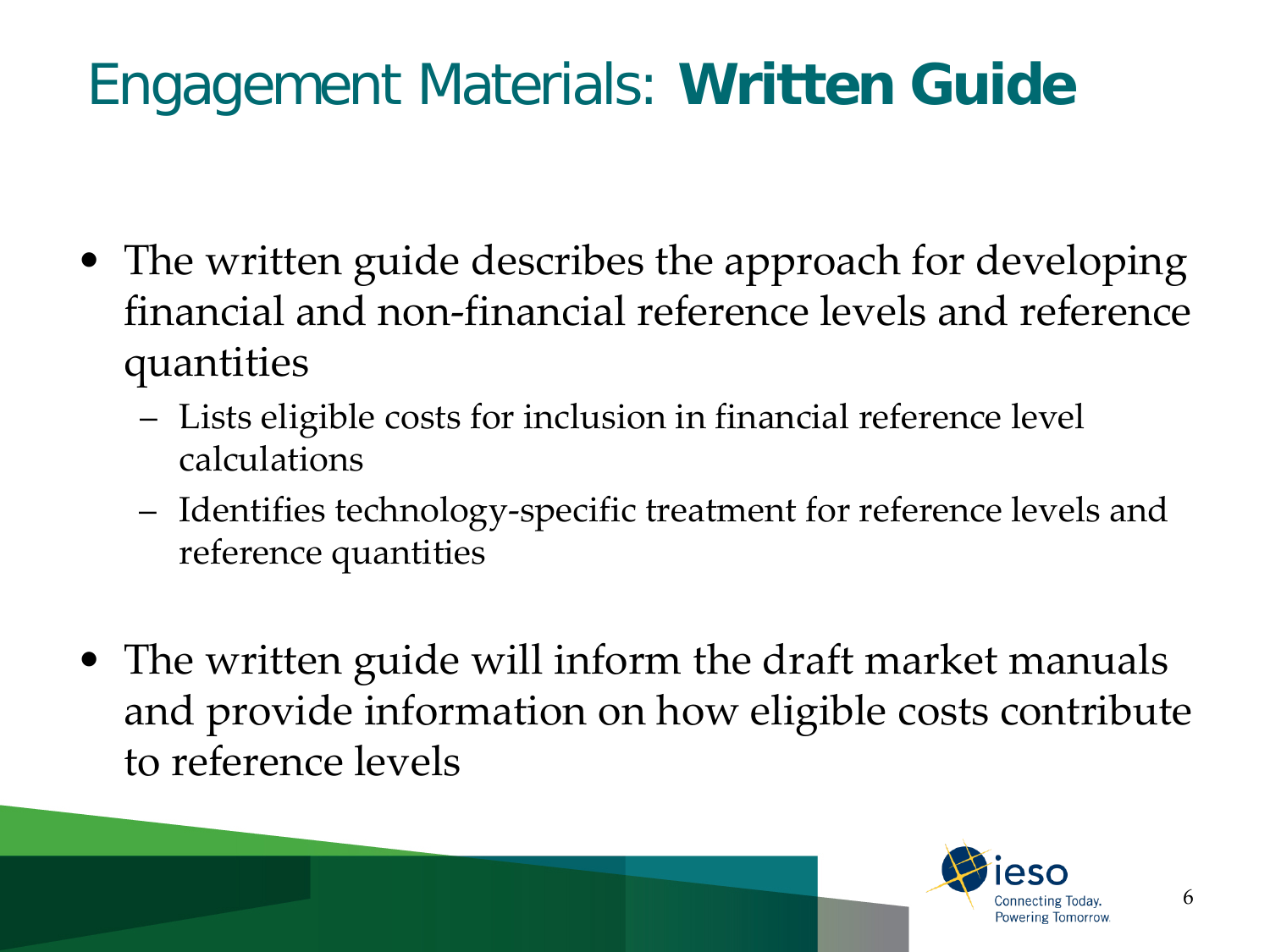### Engagement Materials: **Written Guide**

- IESO retained an engineering services provider (Hatch) to help inform the technical aspects of the approach in the written guide
- Eligible costs are incurred as a result of incremental supply of energy or operating reserve
- Costs that do not vary with the amount of energy or operating reserve supplied are not eligible

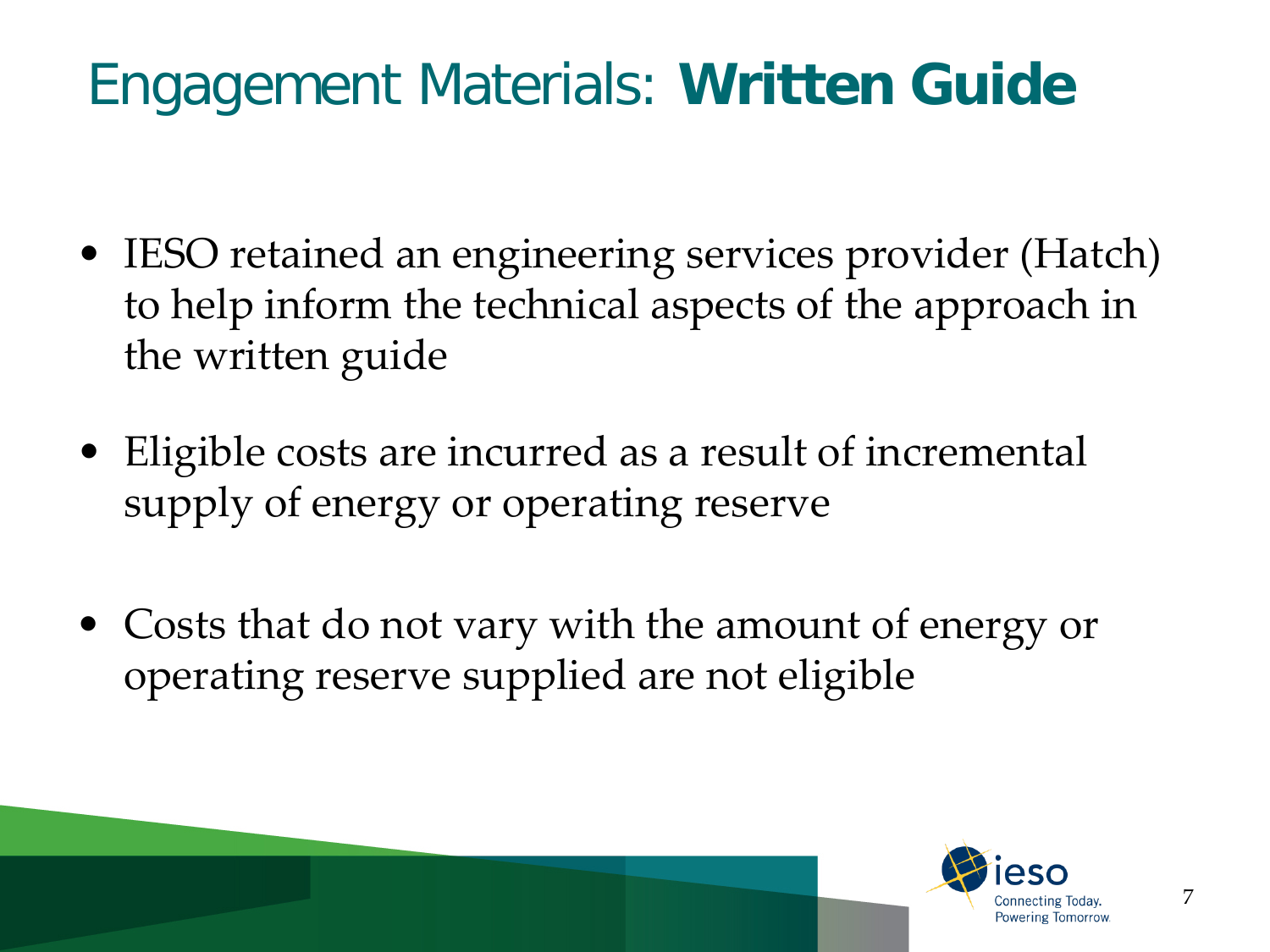### Engagement Materials: **Workbooks**

- The IESO has developed seven workbooks, one for each technology type
	- Dispatchable hydro, dispatchable loads, energy storage, nuclear, solar, thermal, and wind
- The workbooks are for market participants to complete and submit to the IESO along with supporting documentation
	- Workbooks will be used for the 1:1 consultations between market participants and the IESO
	- Registering very low reference levels will result in less required supporting materials and less time during 1:1 consultations.

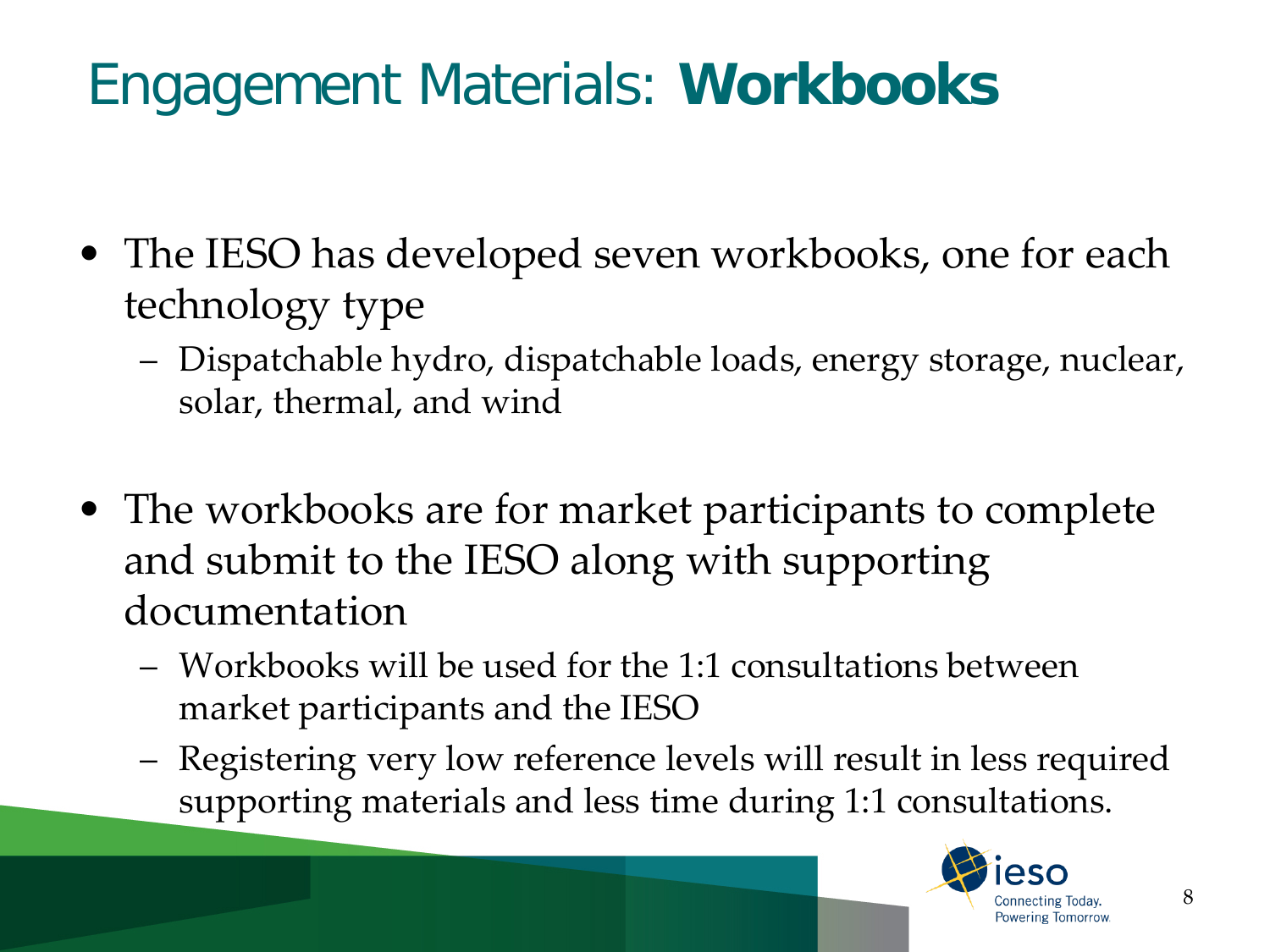### Reference Level Engagement Timeline



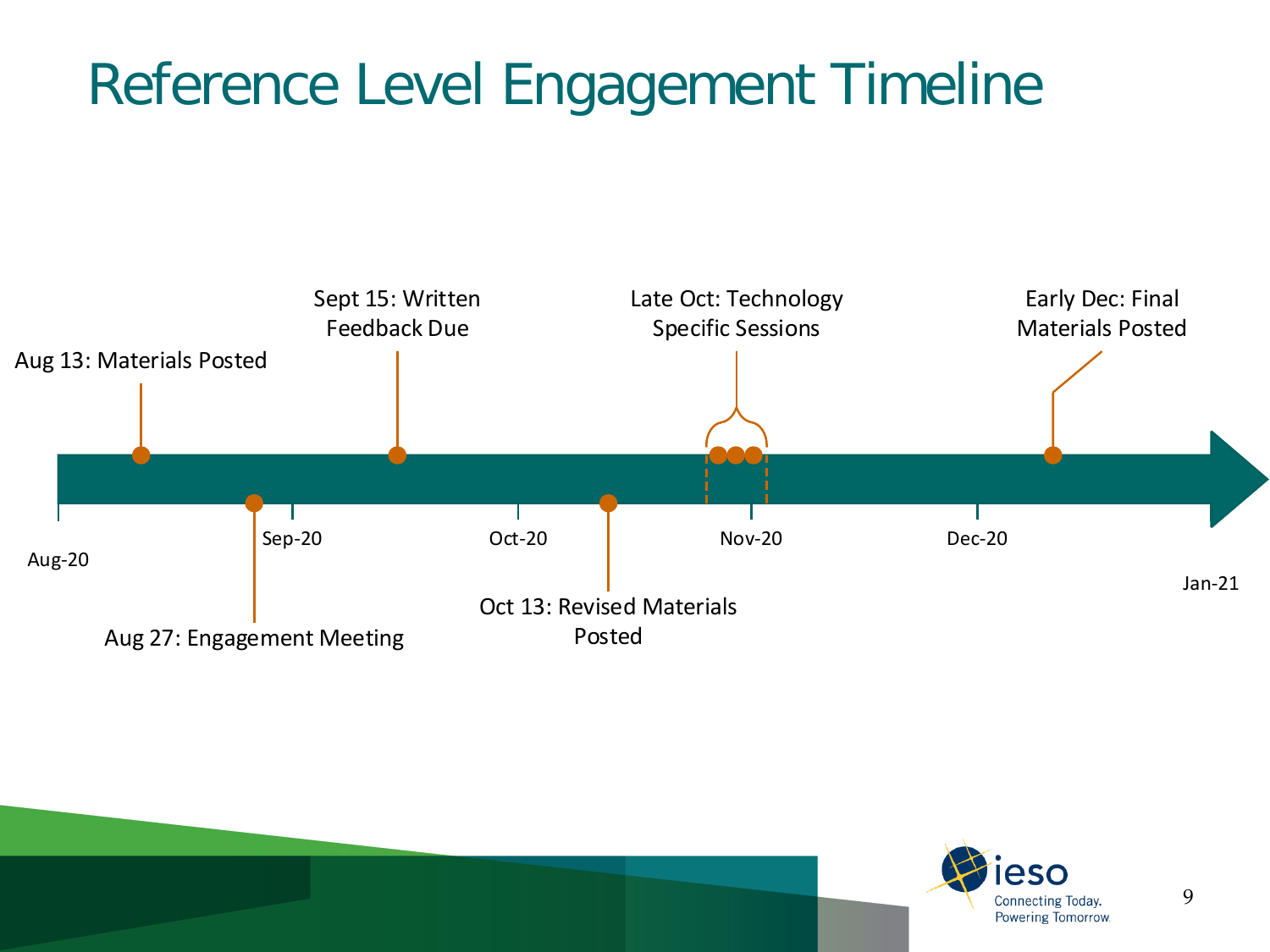#### Stakeholder Feedback: **Guide & Workbooks**

- When reviewing the materials, the IESO would like stakeholders to consider the following:
	- Sections that require clarification or greater specificity
	- Any costs that were not addressed in the document
	- Alternate approaches for costs which are addressed in the document
- Stakeholder feedback on the written guide and workbooks is due on **September 15, 2020**

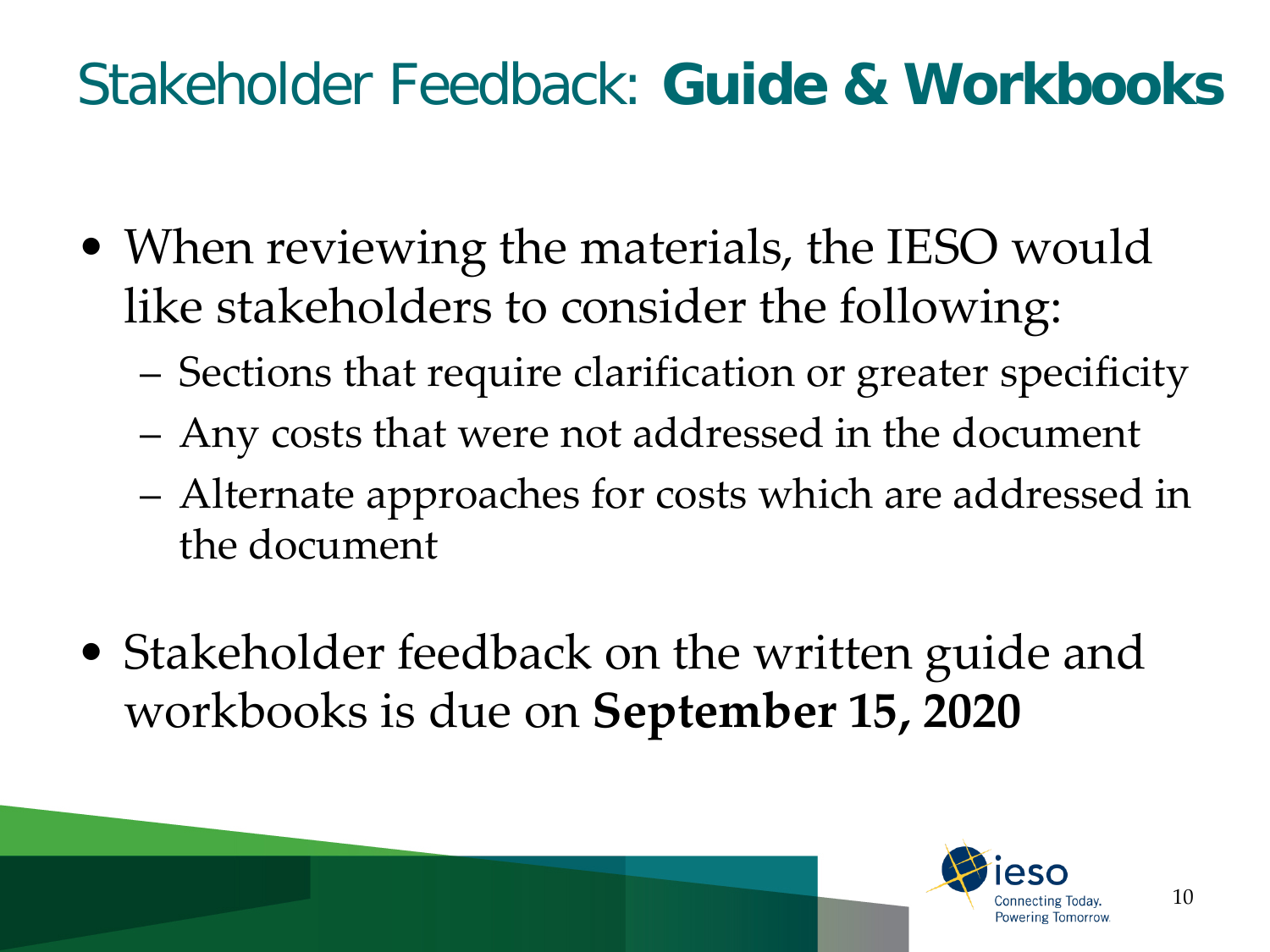# Technology-Specific Engagements

The IESO will schedule engagement sessions to discuss technology-specific questions and considerations

| <b>Date</b>       | <b>Technology Type</b> |
|-------------------|------------------------|
| Late October 2020 | Thermal                |
|                   | Dispatchable Hydro     |
|                   | Nuclear                |
|                   | Wind                   |
|                   | Solar                  |
|                   | <b>Energy Storage</b>  |
|                   | Dispatchable Loads     |

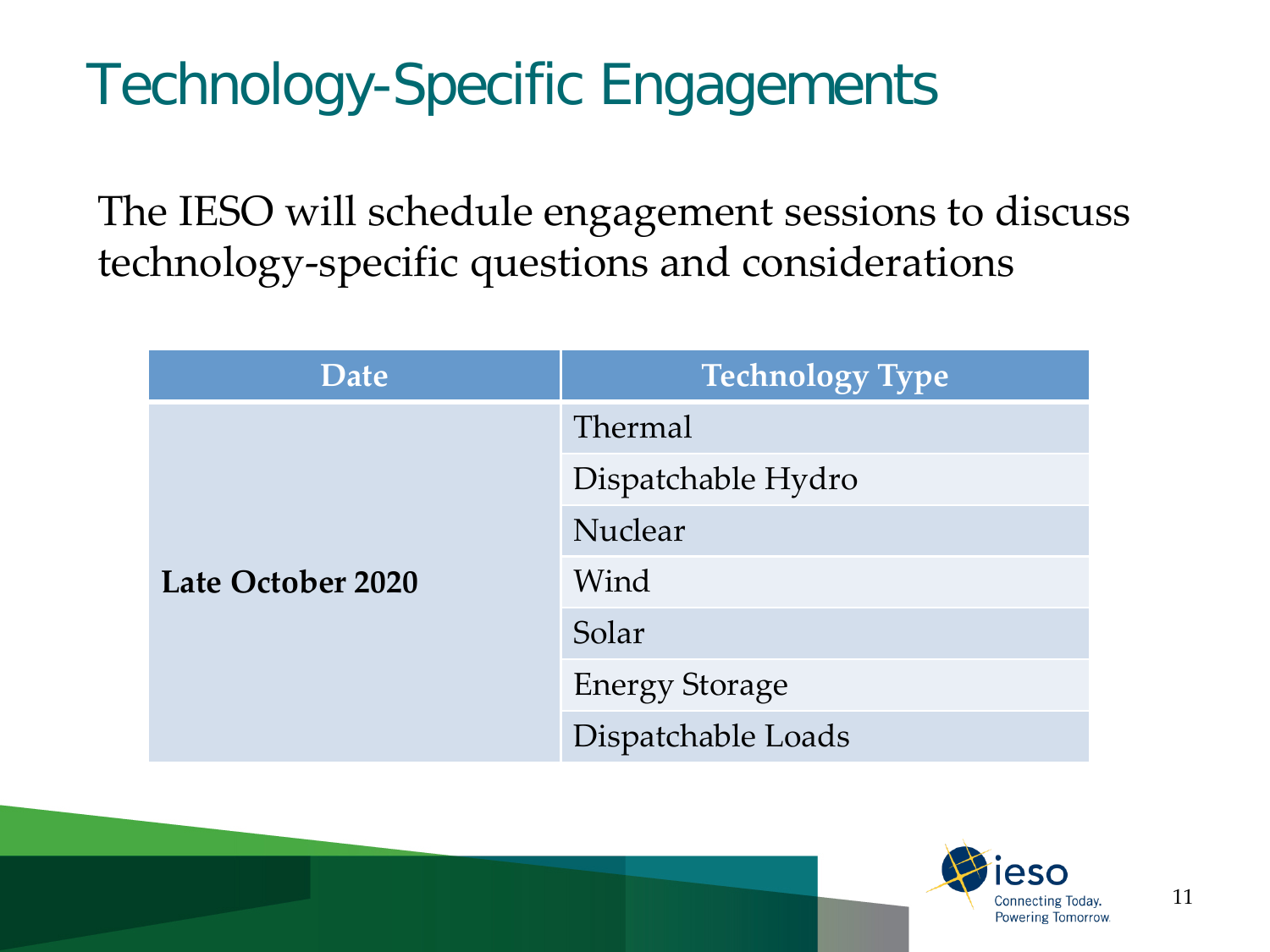# Technology-Specific Engagements

- **Objective:** The focus of these sessions will be to discuss revisions that have been made as the result of stakeholder feedback in September and consider additional input on the revised documents during the session
- **Approach:** Revised versions of the written guide and technology-specific workbooks will be posted two weeks in advance of each session. The materials are required reading for resources who manage those technology-types in the IESO Administered Markets

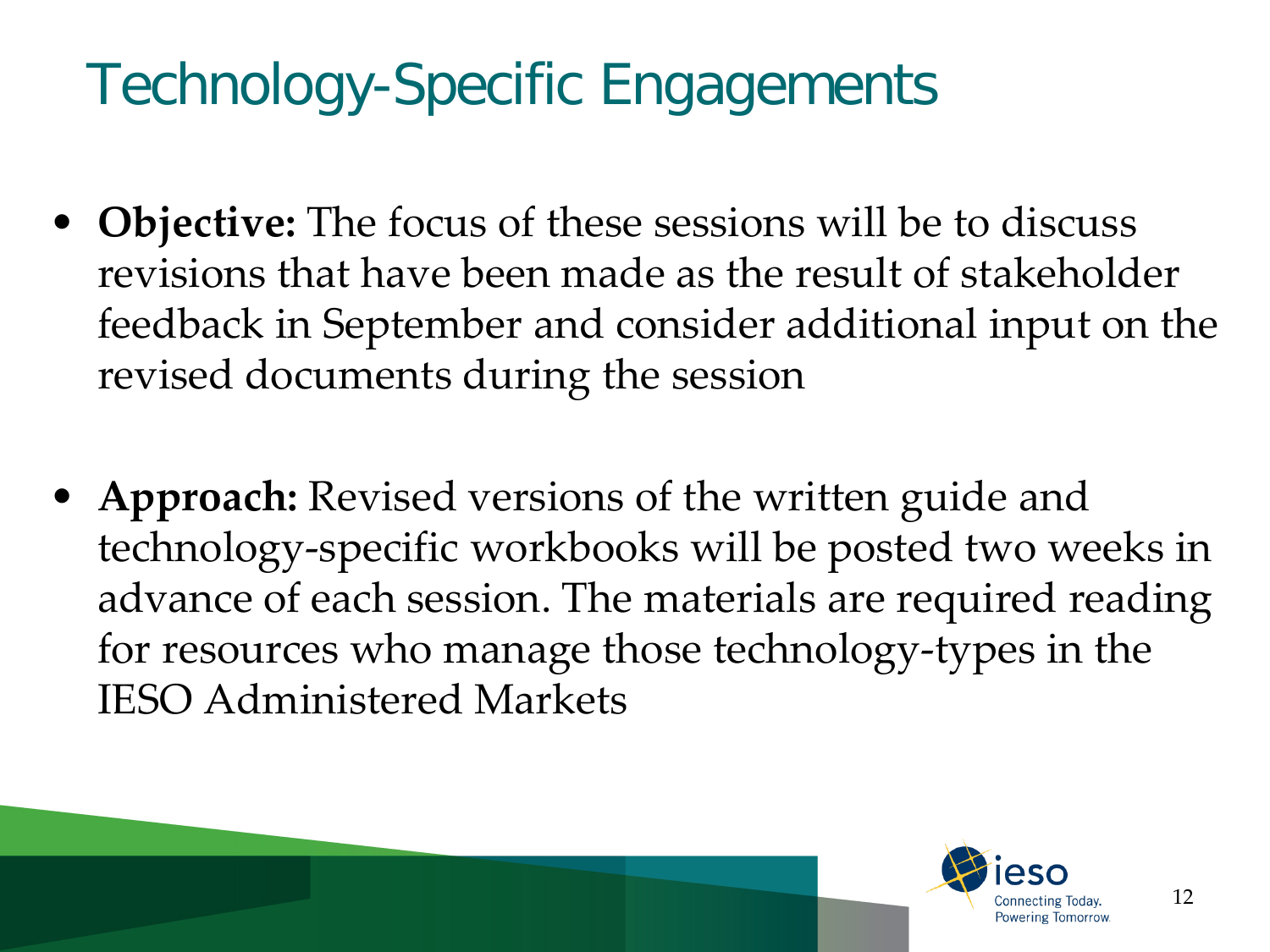# Technology-Specific Engagements

- **Format/Duration:** These technology-specific sessions are expected to be two hours in length and consist of the IESO providing an overview of the feedback received and changes that were made to the original materials as well as time for stakeholders to seek clarification through a Q&A
- **Feedback:** Stakeholders will have the opportunity to submit written feedback after each session which may result in additional changes to the guide and workbooks.
- **Dates:** The IESO will release a meeting schedule by mid-September to allow resources to plan their attendance